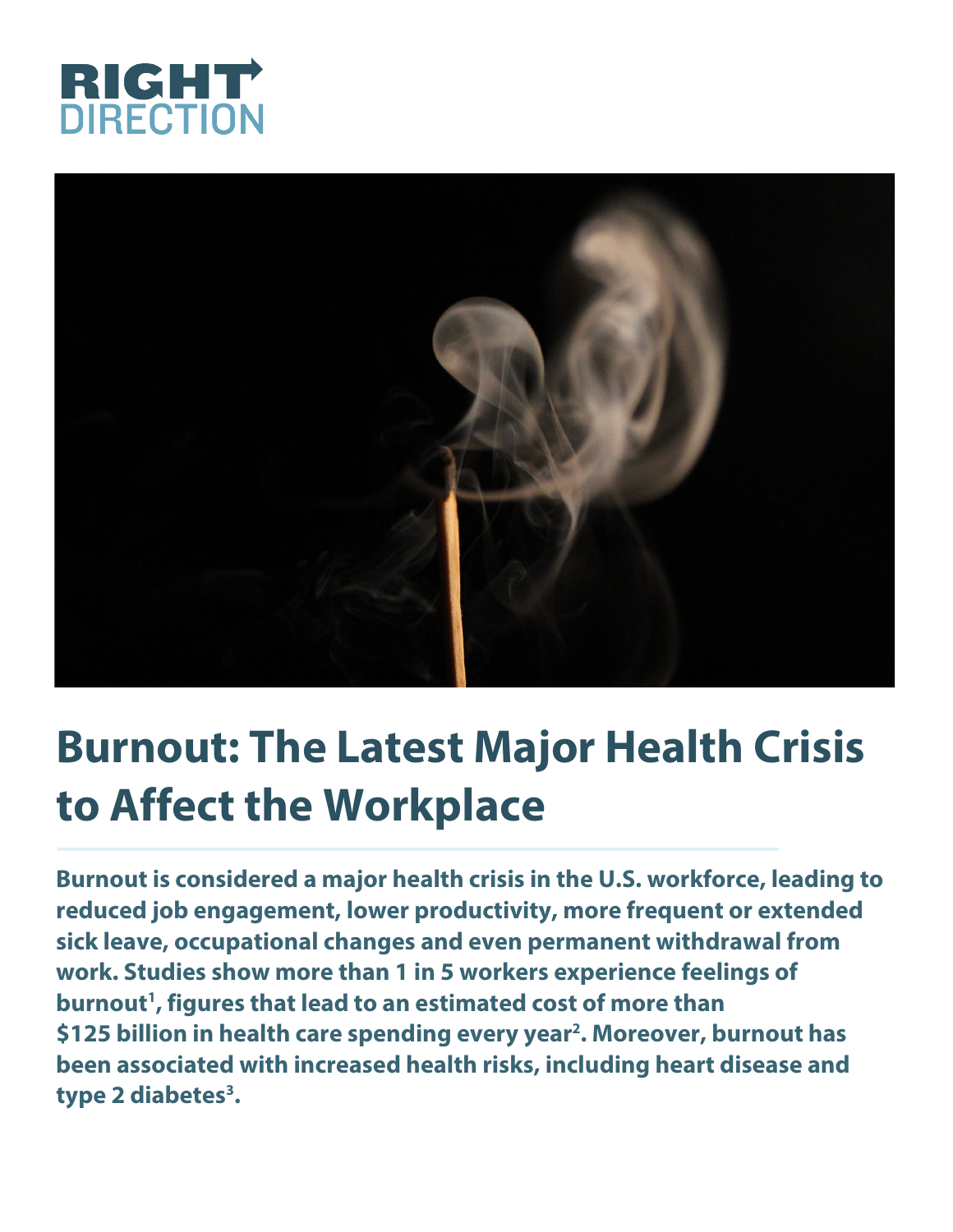# **What is burnout?**

Burnout is an occupational phenomenon caused by chronic job stress that leads to feelings of emotional exhaustion, indifference towards one's work and an absence of value or achievement in the workplace.

#### Three main characteristics of burnout:

- Emotional exhaustion or feelings of fatigue caused by work
- Depersonalization, unsympathetic or impersonal response, and distant attitude toward one's job and recipients of one's service, care, treatment or instruction
- Professional efficacy, feelings of incompetence, and lack of successful achievement and value in one's work

One way to help combat work overload is to implement brief break periods (10-15 min) at regular intervals (every 90-120 min) throughout the day to renew mental resources for an overall higher and more sustained level of productivity.

## **What causes burnout?**

Six main risk factors<sup>4-5</sup> contribute to burnout, including workload, control, reward, community, fairness and values. Interestingly, effective managers can positively navigate these factors<sup>6</sup> and increase employee value, level of engagement and productivity. Work overload stems from feelings that an individual does not have the capacity or resources to meet job demands.

Perceived control over job-related decisions is another factor that contributes to burnout. Managers that promote independent thinking and decision-making can facilitate employee engagement by conveying feelings of trust and value. People are more naturally engaged and productive when they feel their opinions matter.

Similarly, reward and recognition of hard work and achievement reduces vulnerability to burnout by building trust, emotional security and a sense of impact. Recognition attaches value to a person's actions and communicates appreciation of that person. It helps to confirm or validate an employee's competency, and conversely, the lack of recognition could imply inadequacy.

A supportive and inclusive community is also important to help prevent burnout. This occurs when a person feels secure, comfortable and 'fits in 'with their co-workers. When employees feel surrounded by unresolved conflict, a lack of job security or uncomfortable interacting with their coworkers, they gradually develop feelings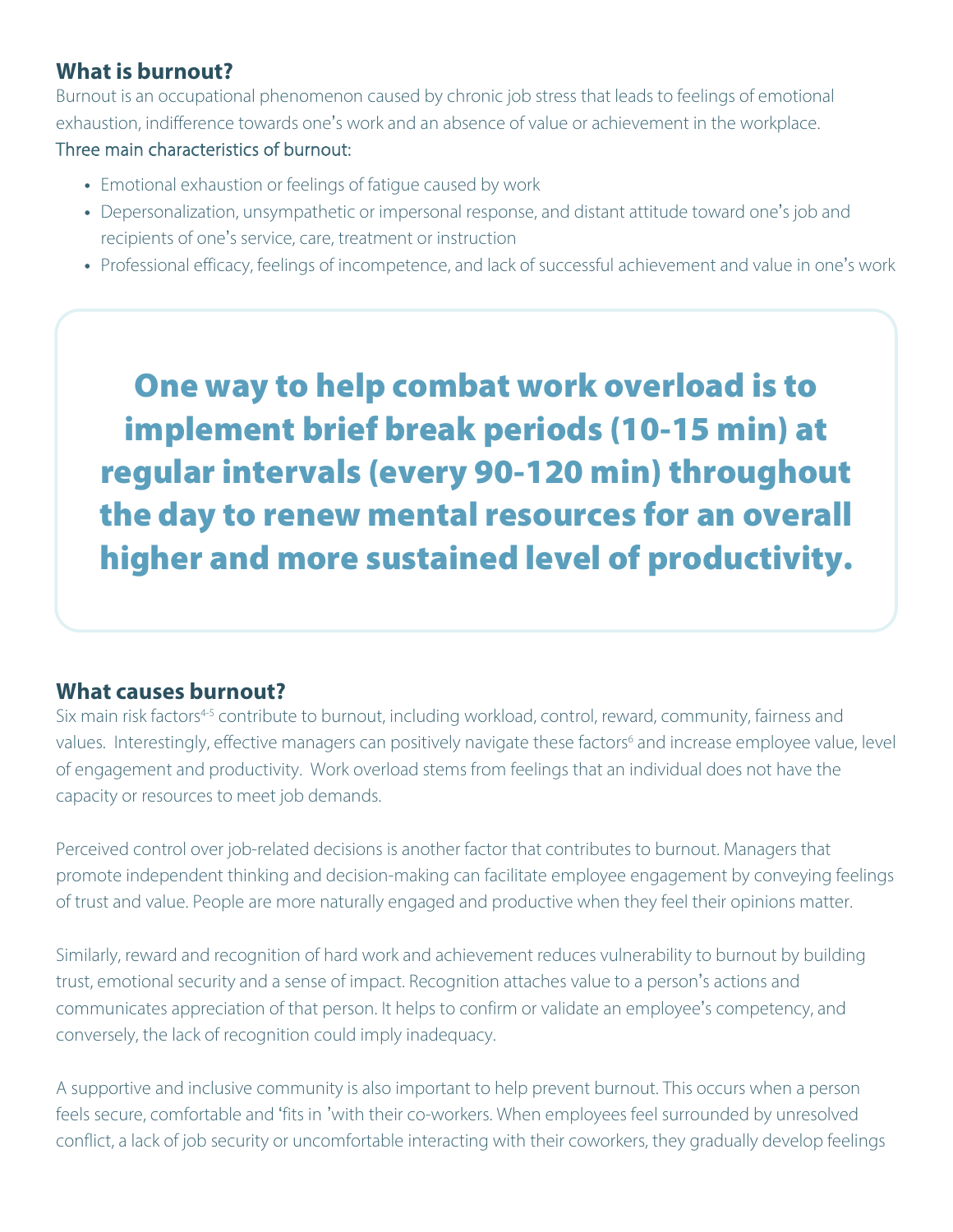of anxiety, isolation and loneliness. This feeling can even permeate into their personal lives. As a result, these individuals are not as engaged or productive in their work.

Fairness is also a key part of effective work environments. Employees should feel that company and managerial decisions are based on logic and fairness. It also helps if managers explain their rationale behind big decisions. This transparency helps promote security, trust and inclusiveness.

Lastly, value alignment plays an important role in protecting against burnout. It is important that organizational values align with personal values to reinforce feelings of value and meaning to the role itself. When personal values align with work culture, employees feel more committed to the job and more engaged and productive in their work.

## **How can you help prevent employee burnout?**

Managers can have a major impact in helping to reduce employee burnout.<sup>7-8</sup> Here are some key questions to ask when evaluating your organization, your management style, and your employees. This starts with an open dialogue with employees.

- Are their job expectations in line with management?
- Does the person feel that their workload is fair and balanced?
- Does the person feel valued as an individual?
- Does the person receive regular feedback, including rewards and recognition for hard work and achievements, and recommendations on how to improve and grow as a person and professional?
- Do performance work measures inspire them to improve?
- Does the person feel that the workplace culture is healthy?
- Are there policies in place to address unresolved conflicts?
- Does leadership promote inclusiveness, fairness and teamwork?
- Do employees feel listened to or are there opportunities to voice their opinions?
- Do employees feel involved in decision processes?
- Does the person feel their work is in line with their values and motivations?
- Do employees believe that their work has significance?

All these questions will help gauge an employee's risk for burnout. If they answer no, find out what support they need from their organization and what help you can provide.

# **For other information or resources on burnout in the workplace:**

Recent Gallup articles<sup>7-8</sup> provide excellent information and recommendations for executives, managers, and human resource professionals on how to reduce burnout in employee populations. There are also several validated surveys that assess burnout, including the Maslach Burnout Inventory – General Survey (MBI-GS), Bergen Burnout Inventory and the Utrecht Work Engagement Scale.